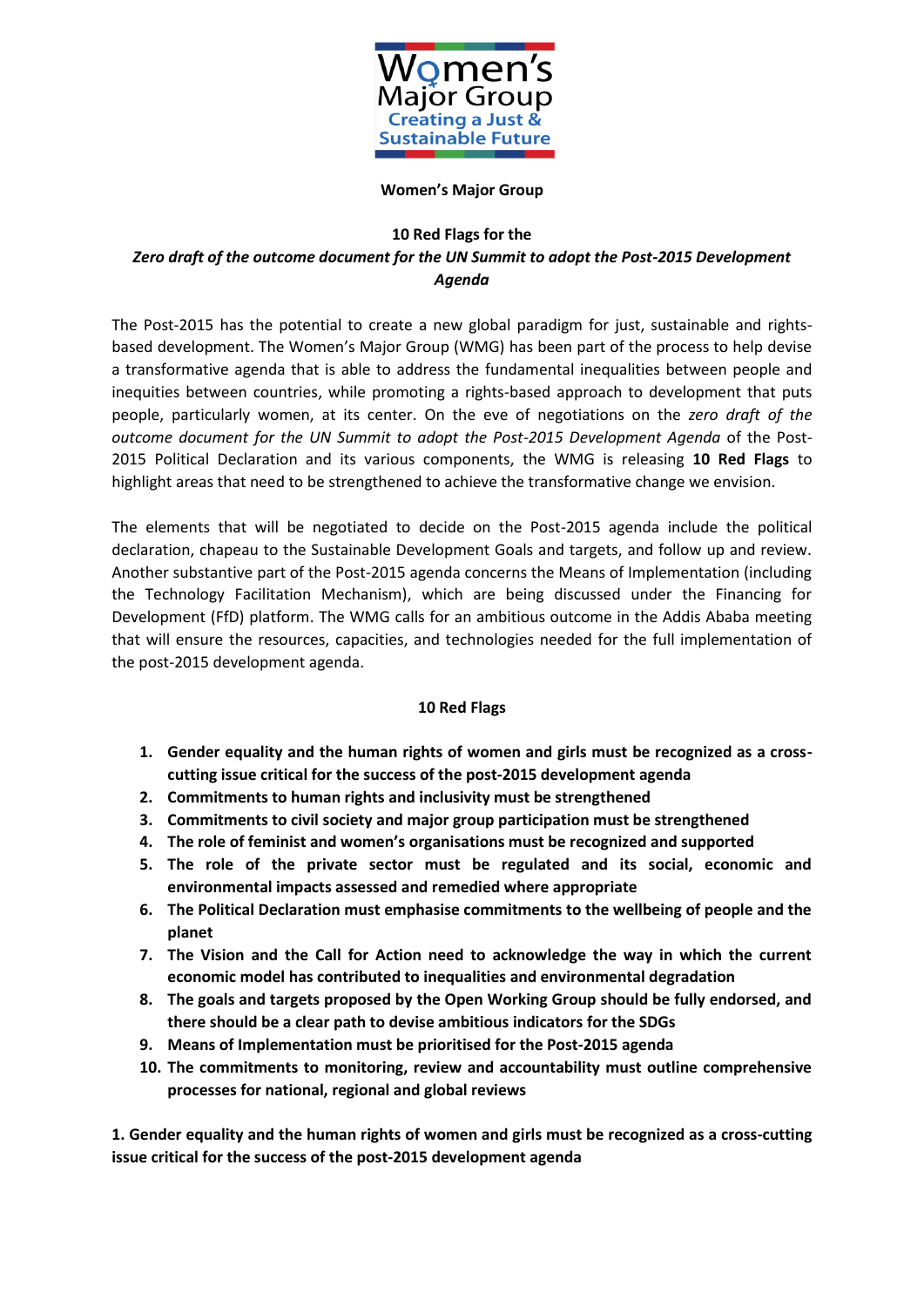Women and girls comprise the majority of people living in poverty, experience persistent and multidimensional inequalities, and bear a disproportionate burden of the impacts of financial and environmental crises, natural disasters and climate change. Gender equality, the empowerment of girls and women of all ages, and the full realisation of their human rights is not only a good in itself, it is essential for poverty eradication and sustainable development. As such, Gender equality and the full realization of the human rights of girls and women of all ages should be emphasised as a crosscutting thematic priority throughout the political declaration, and not only in reference to the sustainable development goals and targets.

The Zero Draft must reflect the full range of issues that are critical to achieve gender equality, the human rights and empowerment of women and girls, and not just a subset of them, including women's economic rights and their sexual and reproductive rights. Women's participation in all stages of the peace-building process must be recognized as an essential condition for peacebuilding, and protection of women and girls from all forms of gender-based violence in armed and post-conflict must be prioritized. To ensure success, the draft must commit to sufficient, dedicated resources to achieve gender equality, including for women's and feminist organizations.

The Zero Draft must also reaffirm and contribute to the fulfilment of commitments to achieving gender equality that have already been agreed and ratified, including the Beijing Declaration and Platform for Action, the Programme of Action of the International Conference on Population and Development and the Convention on the Elimination of All Forms of Discrimination against Women.

#### **2. Commitments to human rights and inclusivity must be strengthened**

We welcome the Zero Draft's references to human rights. However, it does not sufficiently stress the underlying importance of human rights for sustainable development. Language on human rights must be strengthened to recognize that a human rights-based approach is integral to the implementation of the Post-2015 Development Agenda. Further, the human rights and fundamental freedoms for all people must be respected, protected and fulfilled without discrimination on any basis or distinction of any kind. Closed lists in the zero draft must be broadened accordingly, explicitly acknowledging that there will be no discrimination under any basis in the implementation of the Agenda and reinforcing commitments to ensure that no goal or target will be achieved unless achieved for all, including those living in poverty and those who are most marginalized. As it is, the Post-2015 Political Declaration Zero Draft is a regression from existing human rights commitments.

# **3. Commitments to civil society and major group participation must be strengthened**

The Zero Draft mentions the importance of relevant actors, or 'stakeholders' contributions in achieving the Post-2015 Development Agenda, including civil society, business, the private sector and academia. However, we are deeply concerned that the distinct and specific role that civil society organizations must play in developing, implementing and monitoring the Agenda is not recognized, or is subsumed by references to stakeholders. Further, the political declaration must recognize the role of Major Groups, which continue to form a critical organizing mechanism for civil society engagement in sustainable development processes, particularly in follow-up and review of the agenda. Institutionalized mechanisms for the involvement of civil society and major groups at all stages of policy development, implementation, accountability, follow-up and review must be established.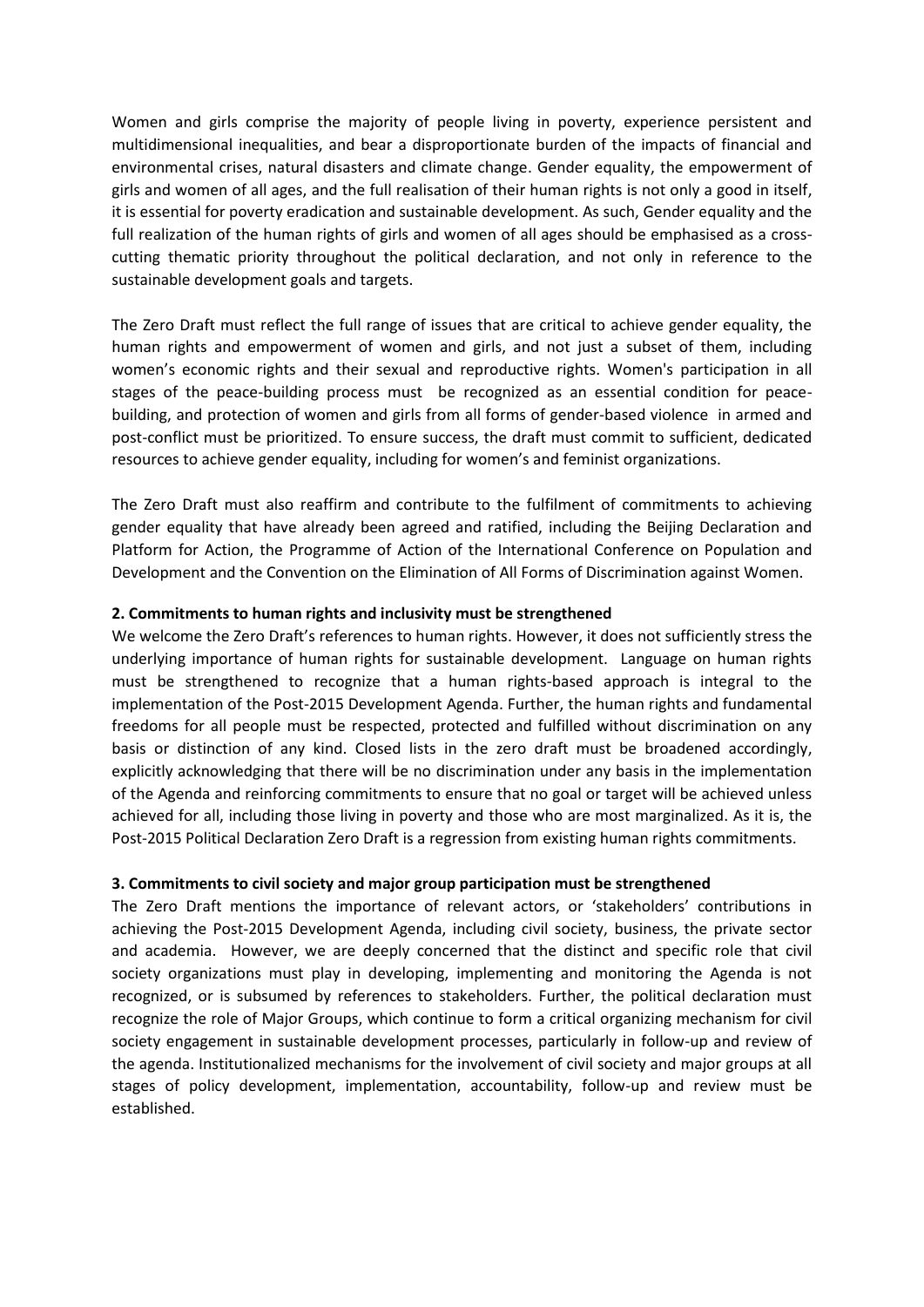#### **4. The role of feminist and women's organisations must be recognized and supported**

Feminist and women's organizations have been central actors in the development of the Post-2015 Agenda and will be crucial for its implementation. The political declaration should commit to ensure that women, feminist and women's organizations are included at all levels of decision making regarding the Sustainable Development Goals and their implementation. Although feminist and women's organisations have been subsumed in the category of 'relevant stakeholders', this does not acknowledge specific expertise nor the ability to input into the achievement of the Post-2015 Development Agenda. Women's and feminist organizations are able to contribute to the implementation of the Post-2015 Development Agenda in a variety of ways including through the development and implementation of contextualised programmes, the analysis of data, and by holding governments accountable for their commitments.

### **5. The role of the private sector must be regulated and its social, economic and environmental impacts assessed and remedied where appropriate**

We are deeply concerned by the prioritization given to public-private partnerships in the political declaration and its potential to promote the outsourcing of development programmes as well as critical public services. The private sector has its own interests, which often conflict with those of people, resulting in programmes and services that prioritise profits over public good and the needs of the most marginalised people. Certain public services should be the primary responsibility of states and ring-fenced from public-private partnerships, especially those related to the delivery of health care, education, water, sanitation and energy. That is consistent with the duties of governments to fulfil the human rights of its citizens to health care, education, water, housing sanitation and other goods. Further, any public-private partnerships that do proceed must be evaluated ex ante for their economic, social and environmental impacts; compliance with gender equality and human rights standards; and any potential conflict of interest. They should demonstrate specific added value in contributing to the achievement of agreed sustainable and social development principles and goals as outlined in the Rio Declaration, the Copenhagen Declaration, the ICPD Programme of Action and the Beijing Declaration and Platform for Action, as well as the future SDGs. Further, the political declaration must include strong commitments on the parts of States to ensure private sector accountability, including for transnational corporations in their cross-border activities, international financial institutions and multilateral development banks, including access to justice and legal remedies where human rights are violated, monitoring and periodic evaluation, and participatory review mechanisms.

### **6. The Political Declaration must emphasise commitments to the wellbeing of people and the planet**

Despite the fact that the Political Declaration addresses many important elements, it falls short in critical areas, in particular in its commitments to ensuring the wellbeing of both people and the planet. As mentioned above, the Political Declaration must clearly state that the Post-2015 Development Agenda requires a human rights-based approach. This agenda must be transformative, and address the fundamental inequalities that continue to perpetuate discrimination between people and inequities between countries. The political declaration does a particularly weak job in addressing the wellbeing of the planet. Commitments to take urgent action to address climate change and keep global warming below 1.5 degrees, as well as commitments to address biodiversity loss, desertification and unsustainable land use; protect wildlife, safeguard forests and mountains; and reduce disaster risk and build resiliencies must be included.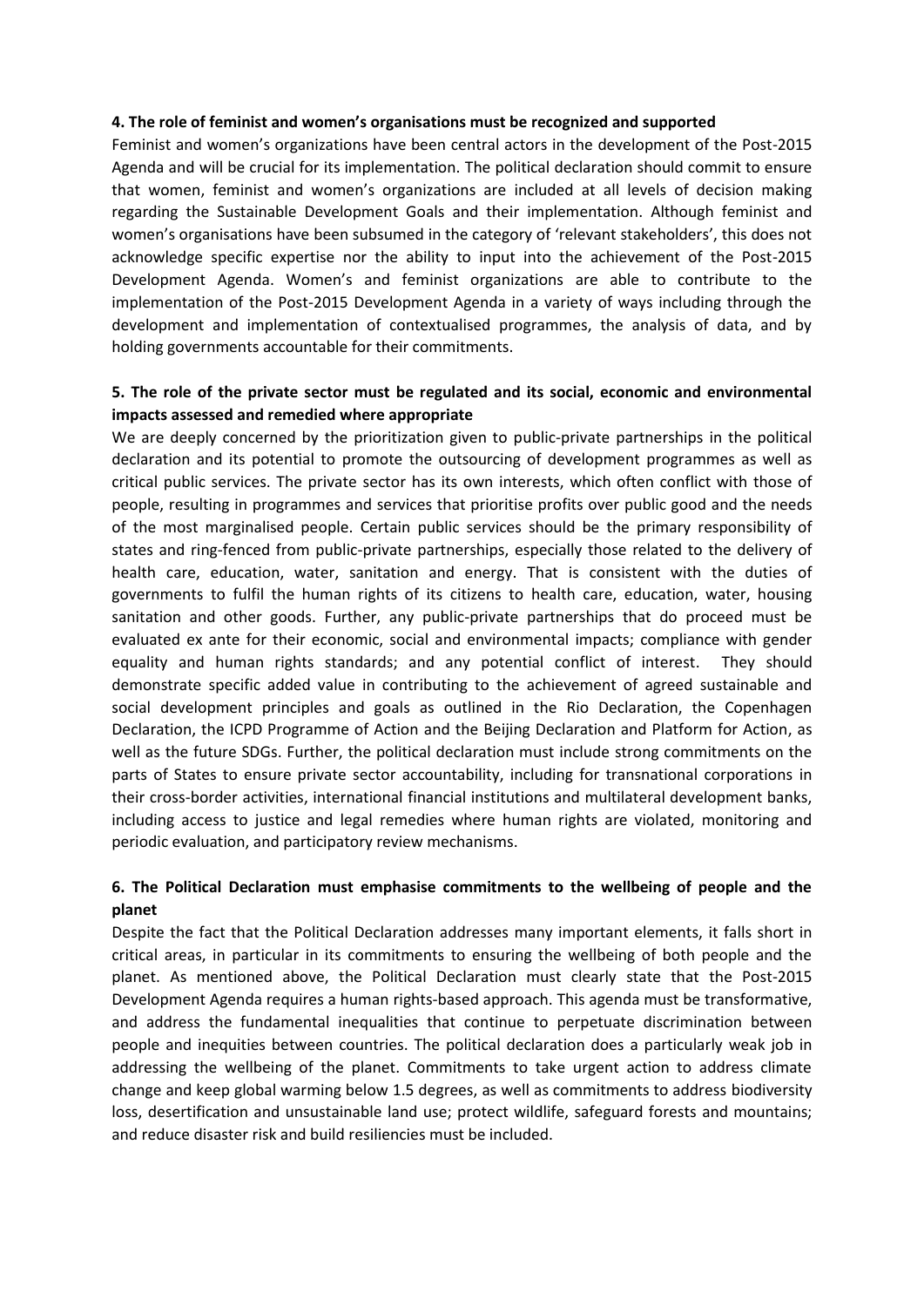# **7. The Vision and the Call for Action need to acknowledge the way in which the current economic model has contributed to inequalities and environmental degradation**

The vision in the Political Declaration must better draw connections between economic and social development, the environment and justice. It must recognize how inequalities (including gender inequality and inequalities within and between states), human action and entrenched structural and systemic problems have undermined development, contributed to environmental degradation and climate change, and threatened the wellbeing of people and the planet. Acknowledging and addressing these challenges is fundamental for the Post-2015 Development Agenda to deliver transformative change.

# **8. The goals and targets proposed by the Open Working Group should be fully endorsed, and there should be a clear path to devise ambitious indicators for the SDGs**

The SDGs proposed by the Open Working Group derive from an inclusive and transparent process, and therefore should be approved for the Post-2015 agenda. In that regard, the Technical Review process should only address remaining issues in regard to removing xs, but by no means open up the door for further revision of the goals and targets. With regard to indicators, it is critical that the political declaration not only acknowledge the work being done to develop an indicator framework for Post-2015, but set out key principles for that process in order to ensure the indicator framework matches the level of ambition of the SDGs. The framework must address the interlinkages between social, economic and environmental development, including women's and girls' human rights and gender equality. Data must be disaggregated, at a minimum by age, sex, income, geographic location, race and ethnicity, and disability, as well as other relevant factors. In addition, the framework should not be constrained by the availability of data but should instead measure the factors that are most likely to lead to transformative change. The role of civil society organizations, particularly feminist and women's NGOs, in supporting the work done by national statistics offices in every country and in monitoring and evaluation of the implementation of the SDGs should be acknowledged.

#### **9. Means of Implementation must be prioritised for the Post-2015 agenda**

Despite the fact that the Means of Implementation (MoI) section has a function as a "placeholder". this is a critical element for the success of the post-2015 development agenda. We reiterate that it should not only be addressed in its entirety under the FfD platform. There are many elements that are beyond the mandate of the FfD mandate that needs to be addressed for the effective decision making in regard to the MoI for the Post-2015 agenda. This is the case for capacity building, but also of including in depth the importance of indigenous knowledge and technologies in the discussion. Moreover, the means of implementing and financing the Sustainable Development Goals is not gender-neutral. If and how financial resources are mobilised have clear implications for women's human rights and the achievement of gender equality; gender equality must be considered as a means to implement the Sustainable Development Goals and as a critical policy measure for countries who want to achieve their full development potential. This requires dedicated resources from both national resources and official development assistance to advance gender equality and support feminist and women's organizations.

# **10. The commitments to monitoring, review and accountability must outline comprehensive processes for national, regional and global reviews**

The importance of proper monitoring and enforceable accountability mechanisms cannot be understated. The Post-2015 Development Agenda must be implemented using human rights-based, gender-sensitive approaches with proper monitoring and enforceable accountability mechanisms.